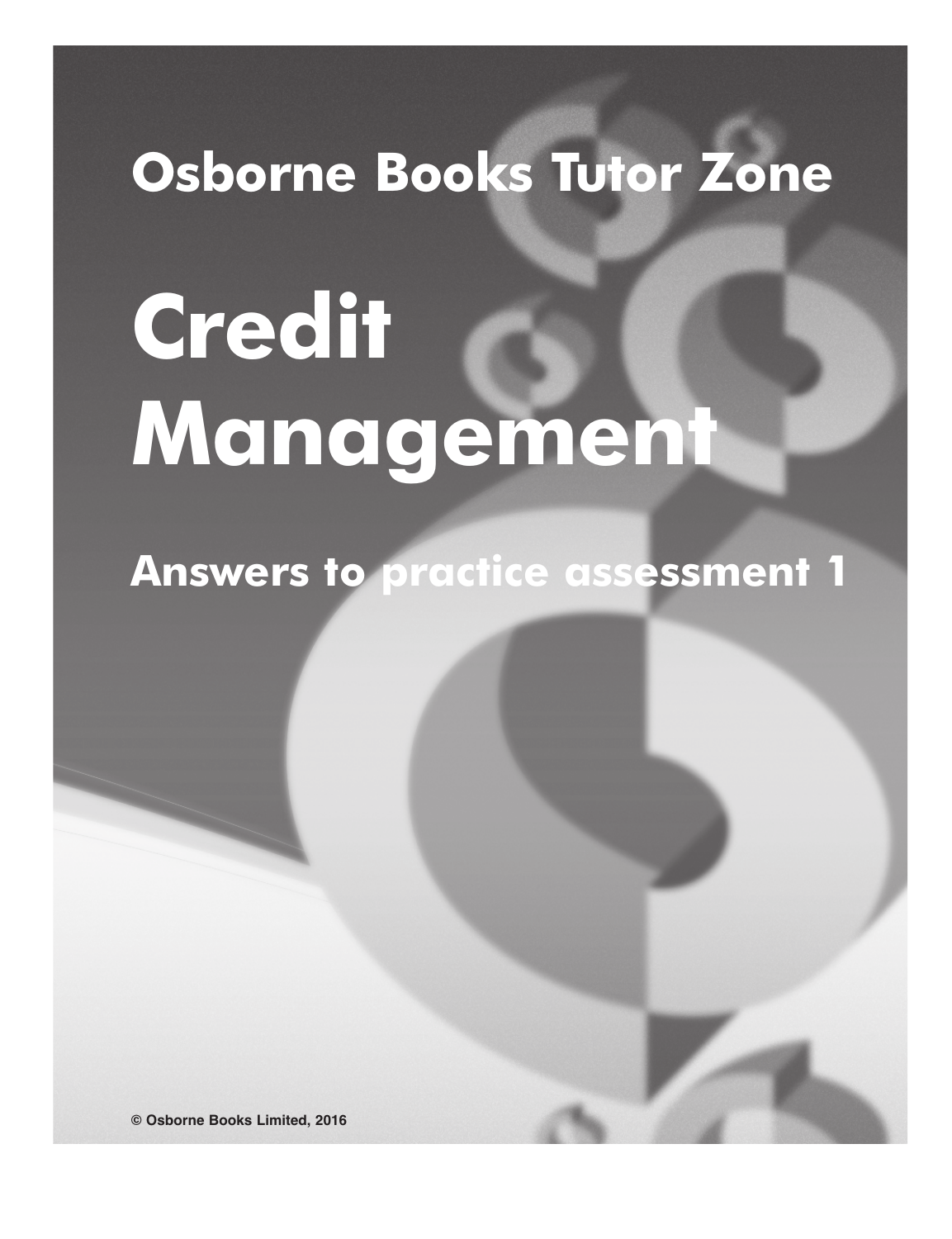**(a)** (b) The seller promising the goods in return for payment by the buyer

**(b)** (c) Oral or in writing

- **(c)** (c) Held either on a paper-based system or a computer system
- **(d)** (b) The supermarket is not bound by the price because the special deal was only an invitation to treat
- **(e)** (a) There is no valid contract because the consideration (the work done) came before the promise to pay
- **(f)** (c) Quantum Meruit
- **(g)** 9.75%
- **(h)** £133.15 Workings: (£9,000 x 1.2) x (8% + 1%) x 50/365
- **(i)** The Trade Descriptions Act makes it a **criminal offence** to make false statements about **goods offered for sale** and to make **misleading statements** about **services** offered.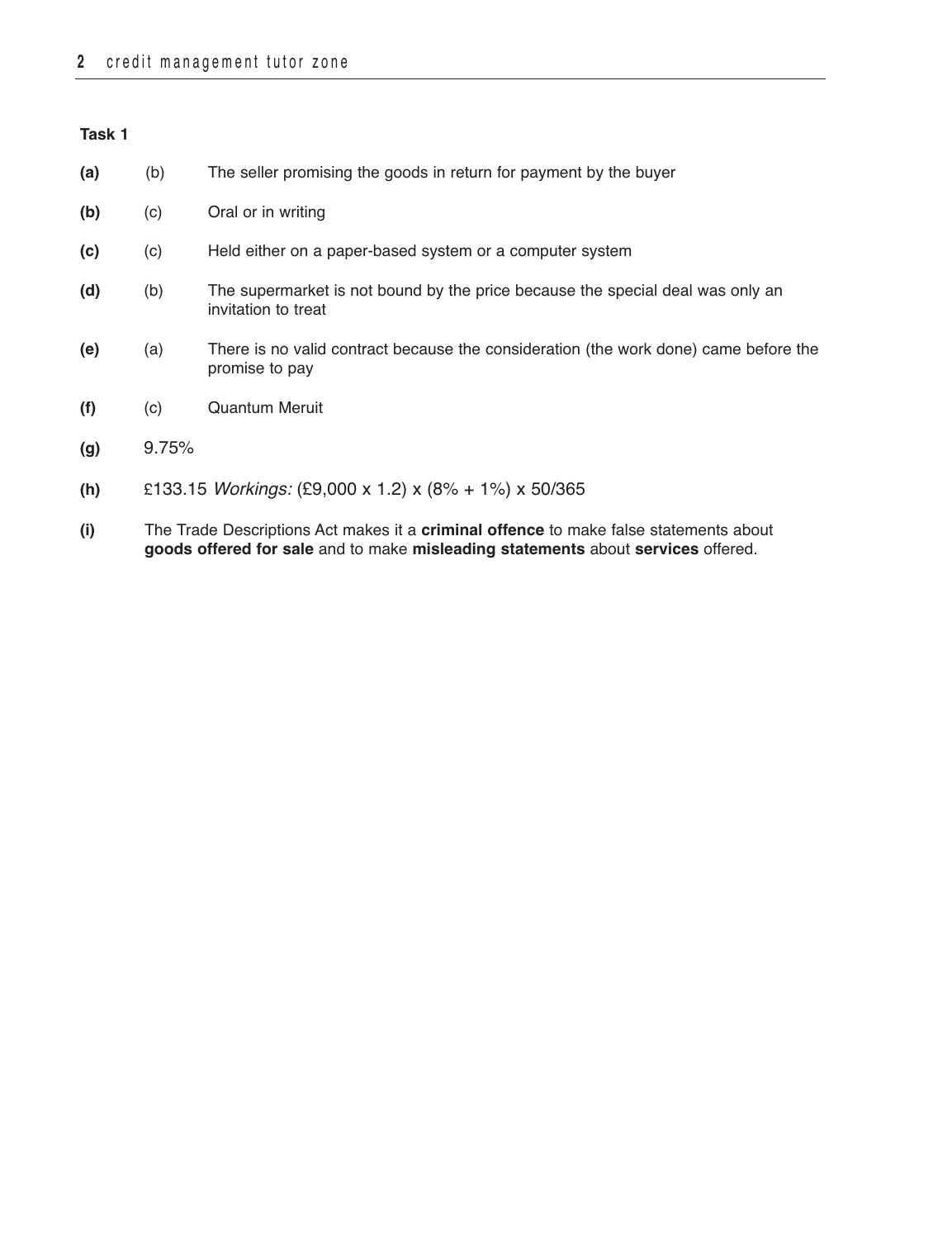# **(a)**

| <b>Ice Breakers Limited</b> | $20 - 3$<br><b>Indicator</b> | $20 - 3$<br><b>Rating</b> | $20 - 2$<br><b>Indicator</b> | $20 - 2$<br>Rating |
|-----------------------------|------------------------------|---------------------------|------------------------------|--------------------|
| Operating profit margin %   | 9.09                         | 5                         | $-29.11$                     | $-5$               |
| Interest cover              | 5                            | 10                        | None                         | $-30$              |
| Liquidity ratio             | 2.2                          | 10                        | 0.96                         | $-20$              |
| Gearing %                   | 42.94                        | 10                        | 39.46                        | 10                 |
| Total credit rating         |                              | 35                        |                              | $-45$              |

# Workings:

|                                | <b>Formula</b>                                         | $20 - 3$                                | $20 - 2$                                |
|--------------------------------|--------------------------------------------------------|-----------------------------------------|-----------------------------------------|
| Operating profit<br>margin $%$ | Profit from operations x 100<br>Sales revenue          | $= 9.09\%$<br>45 x 100<br>495           | $(115) \times 100 = -29.11\%$<br>395    |
| Interest cover                 | Profit from operations<br>Interest payable             | <u>45</u><br>$= 5$<br>9                 | None                                    |
| Liquidity ratio                | Current assets less inventories<br>Current liabilities | $= 2.2$<br>177 – 87<br>41               | $= 0.96$<br>$163 - 72$<br>$56 + 39$     |
| Gearing %                      | Total debt x 100<br>Total debt plus equity             | 450 x 100<br>$= 42.94\%$<br>$450 + 598$ | 406 x 100<br>$= 39.46\%$<br>$406 + 623$ |

**(b)** (c) Request latest management accounts and defer decision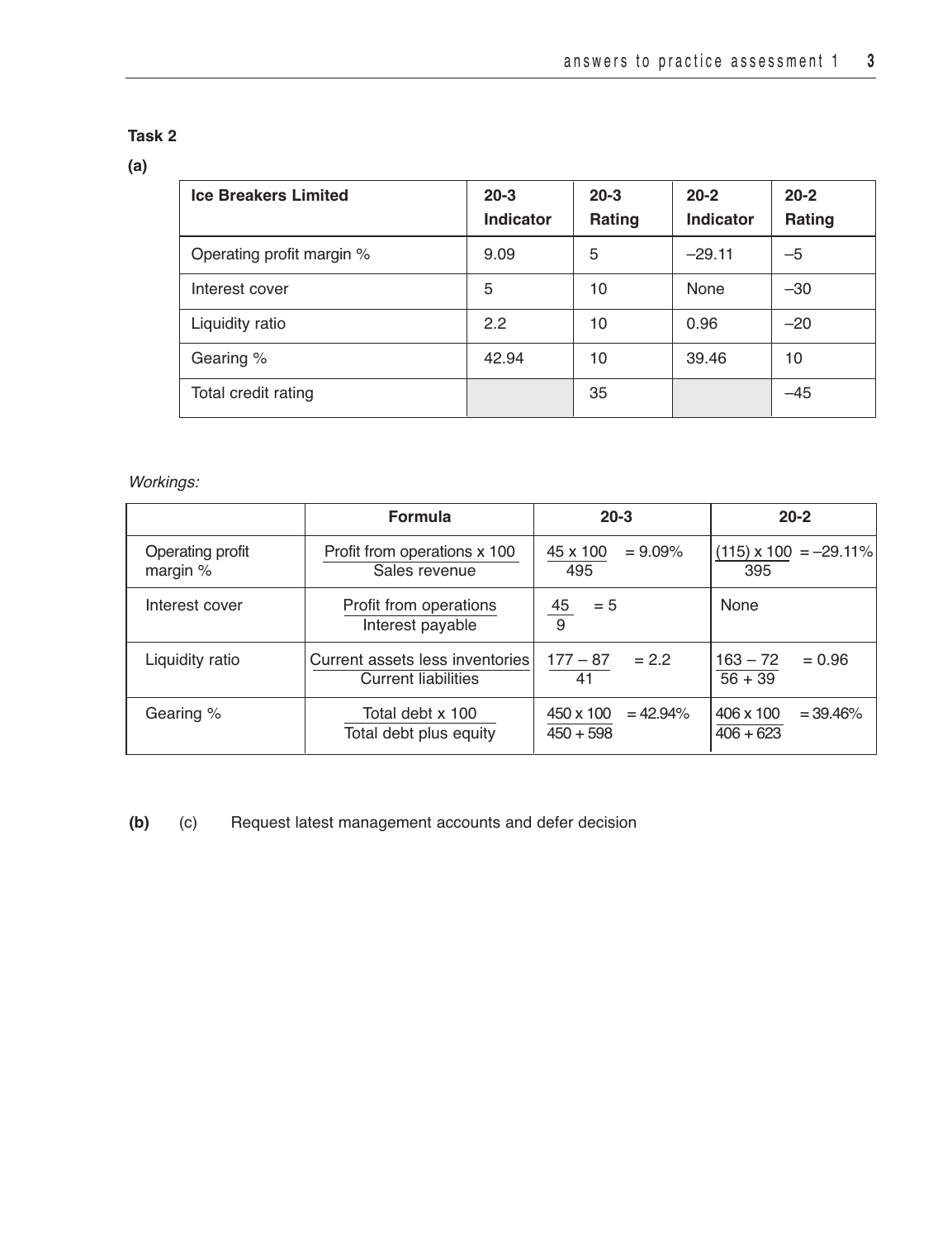- **(a)** Other signs that a company is overtrading:
	- An increase in the amount of trade receivables.
	- An increase in the level of inventories.
	- Credit control procedures appearing to struggle.
	- Increase in irrecoverable debts.
	- Reduction in the monies held in the bank.
	- Failure to pay suppliers on time, or an increase in the accounts payable payment period.

### **(b) Trevor Ltd has a higher increase in turnover**

- The turnover for Trevor Ltd has increased by 32% and the turnover for Petal Ltd has increased by 25%, however, we are not making a comparison between the two companies, we are assessing if each one should have an increase in their credit limits.
- Increases in turnover may be a good sign or they may indicate overtrading, other factors must be taken into consideration.

### **The gross profit of Trevor Ltd has increased by £81,000, whereas for Petal Ltd the figure is £50,000**

- Trevor Ltd has an increase in gross profit, but the gross profit margin has declined slightly, the decrease does not appear to be a major concern.
- Petal Ltd has a smaller increase in gross profit due to a smaller increase in turnover; the gross profit margin has improved slightly which is a good sign.

### **Trevor Ltd has a much higher profit from operations**

- The profit from operations for Trevor Ltd has remained almost constant; however, there has been a fall in the profit from operations margin from 25% to 19%. This would appear to be due to an increase in the administrative expenses.
- The profit from operations for Petal Ltd has increased and there has been a minor improvement in the profit from operations margin, which is a good sign.

### **The interest cover for Trevor Ltd is much higher**

- The interest cover for Trevor Ltd has fallen, but the company is still able to meet its interest commitments by over 4.5 times. There has been an increase in long term borrowing of £200,000 and in the short term the cash balance has fallen by £226,000 into a bank overdraft, which is a worrying sign.
- Petal Ltd has a slight improvement in the interest cover; it has increased long term borrowing by £100,000 and has retained a positive cash balance.

### **Trevor Ltd has lower trade receivables and the collection period is also lower than Petal Ltd**

- The trade receivables for Trevor Ltd have increased, which is to be expected with an increase in turnover. There has however been an increase in the collection period which may mean the company is struggling to keep up-to-date with credit control following the increase in turnover.
- Petal Ltd has seen an increase in trade receivables, but the collection period has remained roughly the same, suggesting that the increased turnover has not had a detrimental effect on credit control.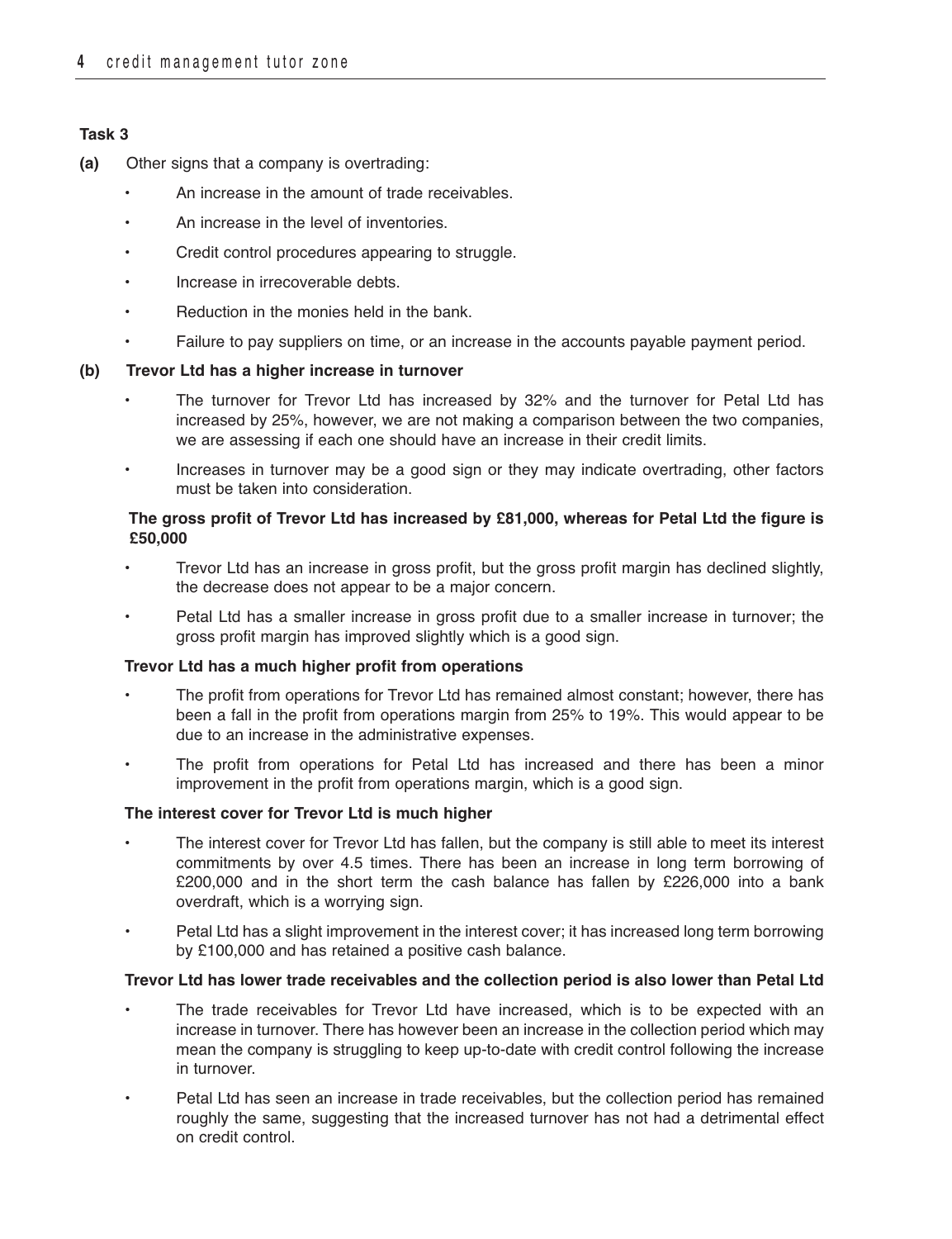### **The trade payables are almost identical for both companies**

- The trade payables for Trevor Ltd have more than doubled in both the amount and in the payment period, this is not a good sign and would suggest that the company is struggling to pay its suppliers on time.
- There has been a slight increase in the trade payables for Petal Ltd, the trade payables payment period has improved slightly, which is a good sign.

### **Trevor Ltd has had a decrease in the level of inventories which is a good sign, whereas Petal Ltd has had an increase**

- The level of inventories for Trevor Ltd has decreased slightly, but the inventory holding period has decreased by almost two weeks. This would indicate (along with the increase in the trade payables collection period) that the company is unable to receive and pay for supplies on credit, and is at risk of running out of inventories.
- Petal Ltd has an increase in the level of inventories, but the inventory holding period has remained constant, which is positive.

### **Trevor Ltd is less of a financial risk as the net assets are much higher than Petal Ltd's**

- Trevor Ltd has invested in non-current assets of just over £100,000; this appears to have been funded by an increase in both the long and short term borrowing totalling £269,000. Gearing has increased, as well as the increase in borrowing there has been a reduction in the share capital of £300,000, the reason for this would need to be investigated, but it may suggest that the shareholders are not happy with the business. There has been a huge decrease in the current ratio, which is a worrying sign.
- Petal Ltd has more or less maintained its current ratio and the level of gearing has decreased. There has been an increase of £379,000 in the level of non-current assets which has been financed by a £300,000 increase in share capital and £100,000 in long term loans.

### **My conclusion is that the increased credit limit requested for Petal Ltd is declined and the one for Trevor Ltd is accepted**

- The increased credit limit for Petal Ltd should be accepted.
- The increased credit limit for Trevor Ltd should be rejected as it is showing strong signs of overtrading.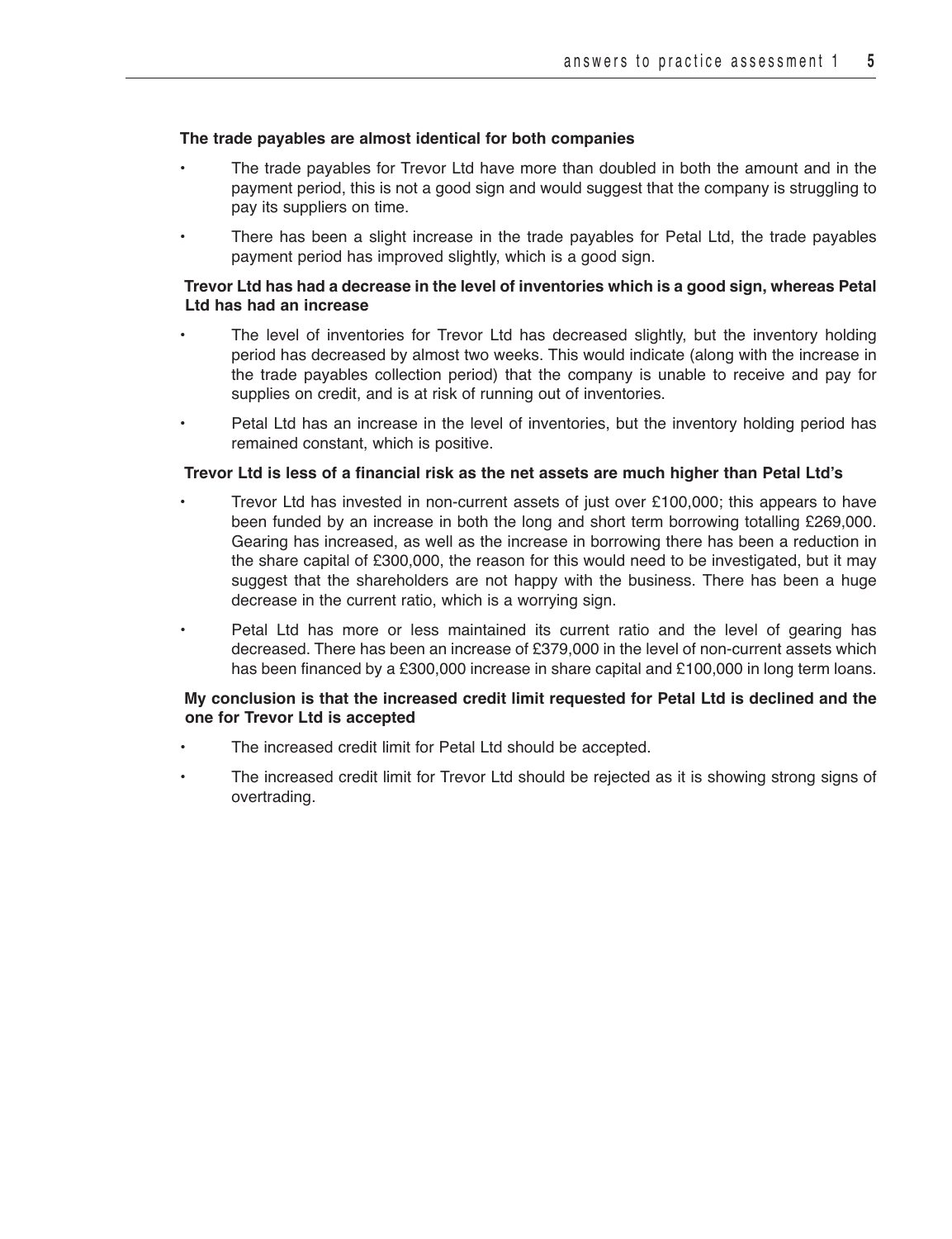Sales revenue has decreased by **9.43**%, this means the company may have **sold fewer units.**

The gross profit margin has **increased**, which means **the cost of purchases may have decreased.**

Profit from operations has increased by £**140,000** which is due to **the change in the gross profit margin.**

The return on capital employed has **increased**, which is an indication that **the profitability for investors is improving.**

There has been an **improvement** in the interest cover which means that the company is still **able** to meet its interest commitments.

There has been a reduction in trade receivables. **This may be due to the reduction in sales** and a **decrease** in the trade receivables collection period which would indicate that **credit control procedures have improved.** 

The trade payables payment period has fallen by **34.12** days, it is still **high**.

The quick ratio has improved which is **a good sign in terms of liquidity.**

### **I recommend that credit be given on strict 30 day terms.**

Workinas:

|                                            | Formula                                                       | $20 - 2$                                   | $20 - 1$                                  |
|--------------------------------------------|---------------------------------------------------------------|--------------------------------------------|-------------------------------------------|
| Gross profit<br>margin $%$                 | Gross profit x 100<br>Sales revenue                           | $= 45.01\%$<br>1,163 x 100<br>2,584        | $1,027 \times 100 = 36\%$<br>2,853        |
| Return on capital<br>employed %            | Profit from operations x 100<br>Net assets                    | $739 \times 100 = 9.64\%$<br>$8,080 - 415$ | 599 $\times$ 100 = 9.16%<br>$7,275 - 738$ |
| Interest cover                             | Profit from operations<br>Interest payable                    | 739<br>$= 7.32$<br>101                     | $599 = 5.87$<br>102                       |
| Trade payables pmt<br>period in days       | Trade payables x 365<br>Cost of sales                         | 408 x 365<br>$= 104.8$<br>1.421            | 695 x 365<br>$= 138.92$<br>1,826          |
| Trade receivables<br>coll'n period in days | Trade receivables x 365<br>Sales revenue                      | 555 x 365<br>$= 78.4$<br>2,584             | $= 96.21$<br>752 x 365<br>2,853           |
| Quick ratio                                | Current assets less inventories<br><b>Current liabilities</b> | 793 - 238<br>$= 1.34$<br>415               | $1,092 - 340$<br>$= 1.02$<br>738          |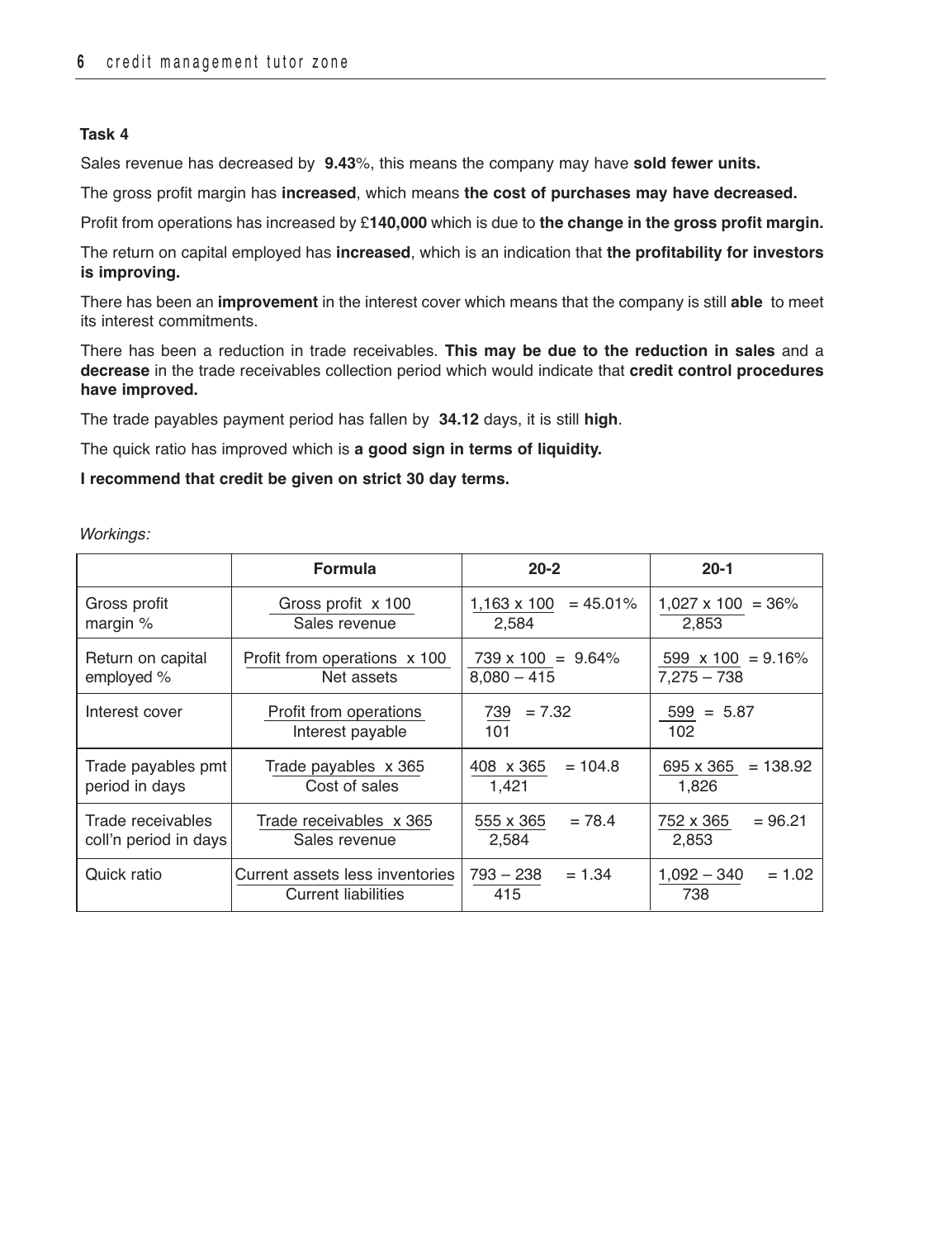- **(a) (a)** and **(d)** are False; **(b)** and **(c)** are True
- **(b)** For a retention of **title** claim to be successfully enforced the goods subject to the clause must be **clearly identifiable**.

There must be retention of **title** clause shown on **sales documentation**, which does not just include **sales invoices**.

**(c)** (b) Invoice discounting

The amount Family Ties Ltd can borrow is £1,562,400

Workings: (£1,780,000 – £44,000) x 90%

- **(d)** (a) It forms part of the formal offer in the contract of sale
- **(e)** (c) A court order which will give the seller a right to the sale proceeds of property owned by the customer
- **(f)** (a) An action for the price
- **(g)** (a) Bankruptcy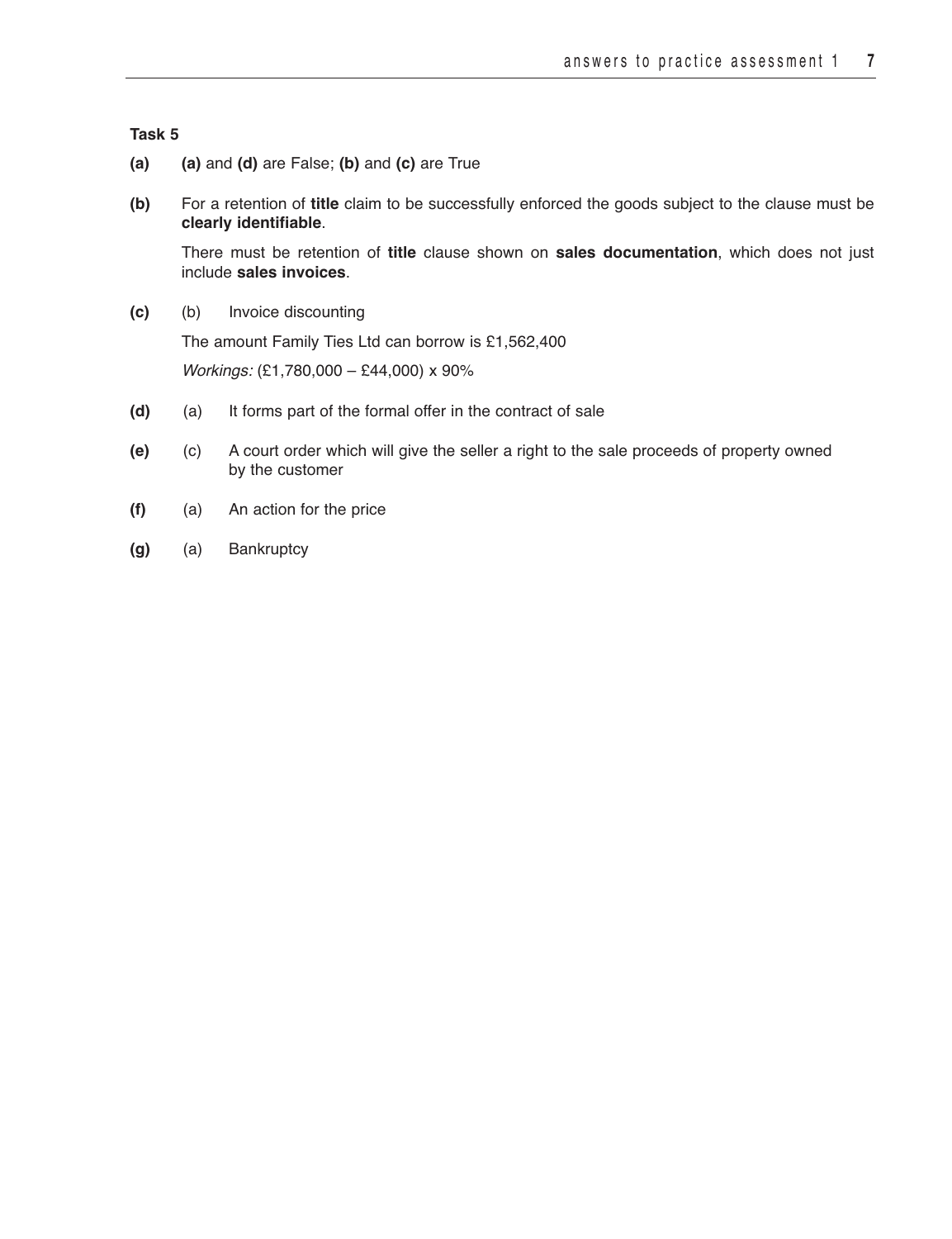- **(a)** In order to claim VAT bad debt relief, the debt must have been **written off** in the accounts. The debt must have remained unpaid for **six** months after the **due date for payment**. The debt must be less than **four and a half** years old.
- **(b)** The simple annual interest rate of the discount is **25.09**%.

Workings:

$$
\left(\frac{3}{97}\right)
$$
 x  $\left(\frac{365}{60-15}\right)$  x 100 = 25.09%

The compound annual rate of discount is **28.03**%.

Workings:

$$
\left\{ \left( 1 + \frac{3}{97} \right)^{1} \left| \frac{365}{60 - 30} \right| -1 \right\} \times 100 = 28.03\%
$$

- **(c)** (a) A credit agency report
- **(d)** £60,592

Workings: (£63,000 x 80% x 98%) + (£56,000 x 20%)



**(f)** 52 days. Workings: (£48,405 / [6,9015 x £49]) x 365 = 52